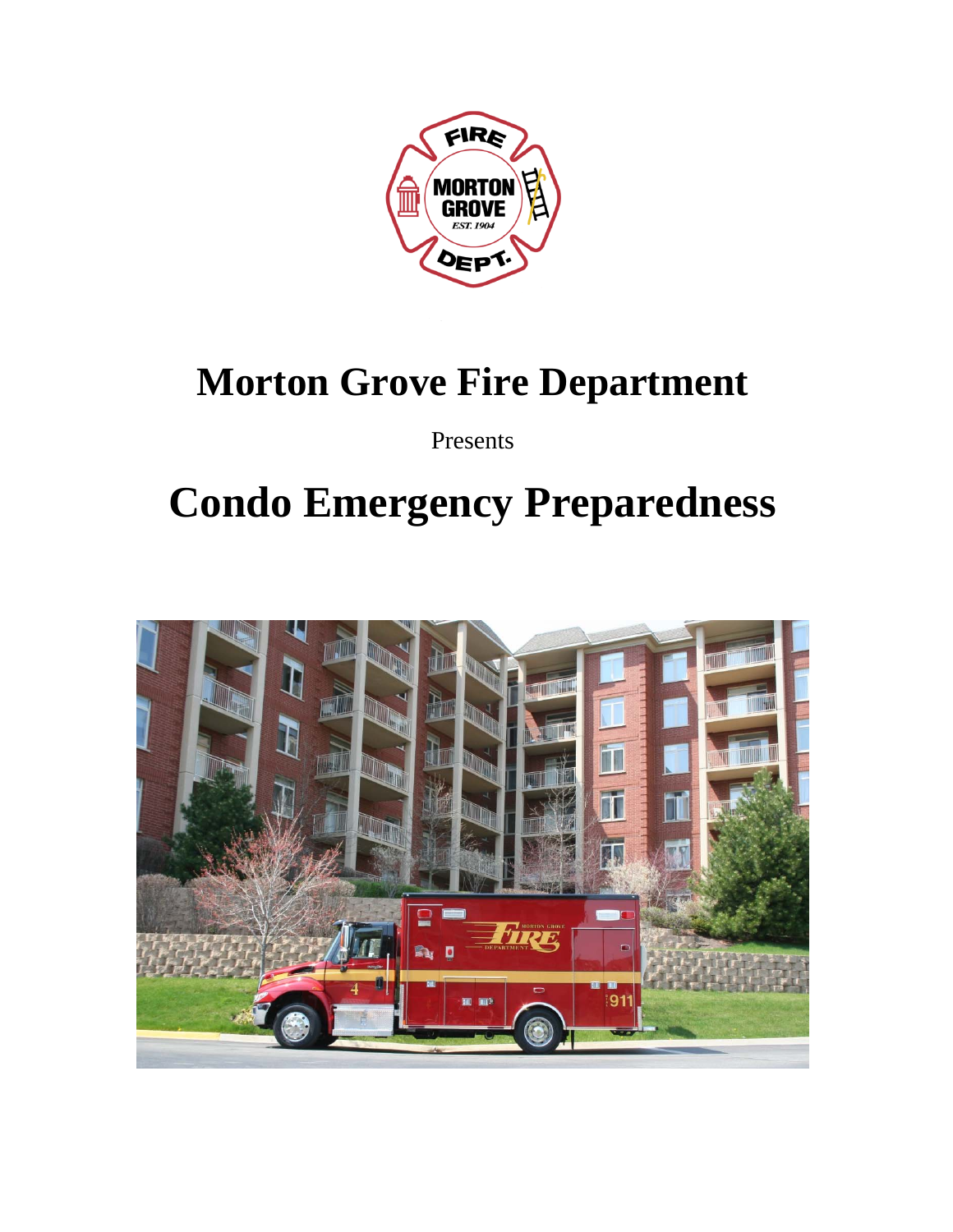

# **Table of Contents**

| 1.  | <b>Rules of Thumb</b>                   | 1              |
|-----|-----------------------------------------|----------------|
| 2.  | Have a plan                             |                |
|     | a. How will I know there a Disaster     | $\overline{2}$ |
|     | <b>b. How do I Report a Fire</b>        | $\overline{2}$ |
|     | c. Disaster Plan                        | 3              |
|     | d.Disaster Kit                          | 5              |
|     | e. Floor Plan & Exits                   | 6              |
|     | f. Emergency Contact Information        | 7              |
|     | g. Non-Emergency Contact Information    | $\overline{7}$ |
|     | h. Website Information                  | 8              |
| 3.  | <b>Fire, Explosion, or Alarm</b>        | 9              |
| 4.  | <b>Fire: Handicapped or Trapped</b>     | 10             |
| 5.  | <b>Tornado</b>                          | 11             |
| 6.  | <b>Power Failure</b>                    | 12             |
| 7.  | <b>Using Candles</b>                    | 13             |
| 8.  | <b>Elevator Emergency</b>               | 14             |
| 9.  | <b>Floods/Water inside the building</b> | 15             |
| 10. | <b>Important Condo Information</b>      | 16             |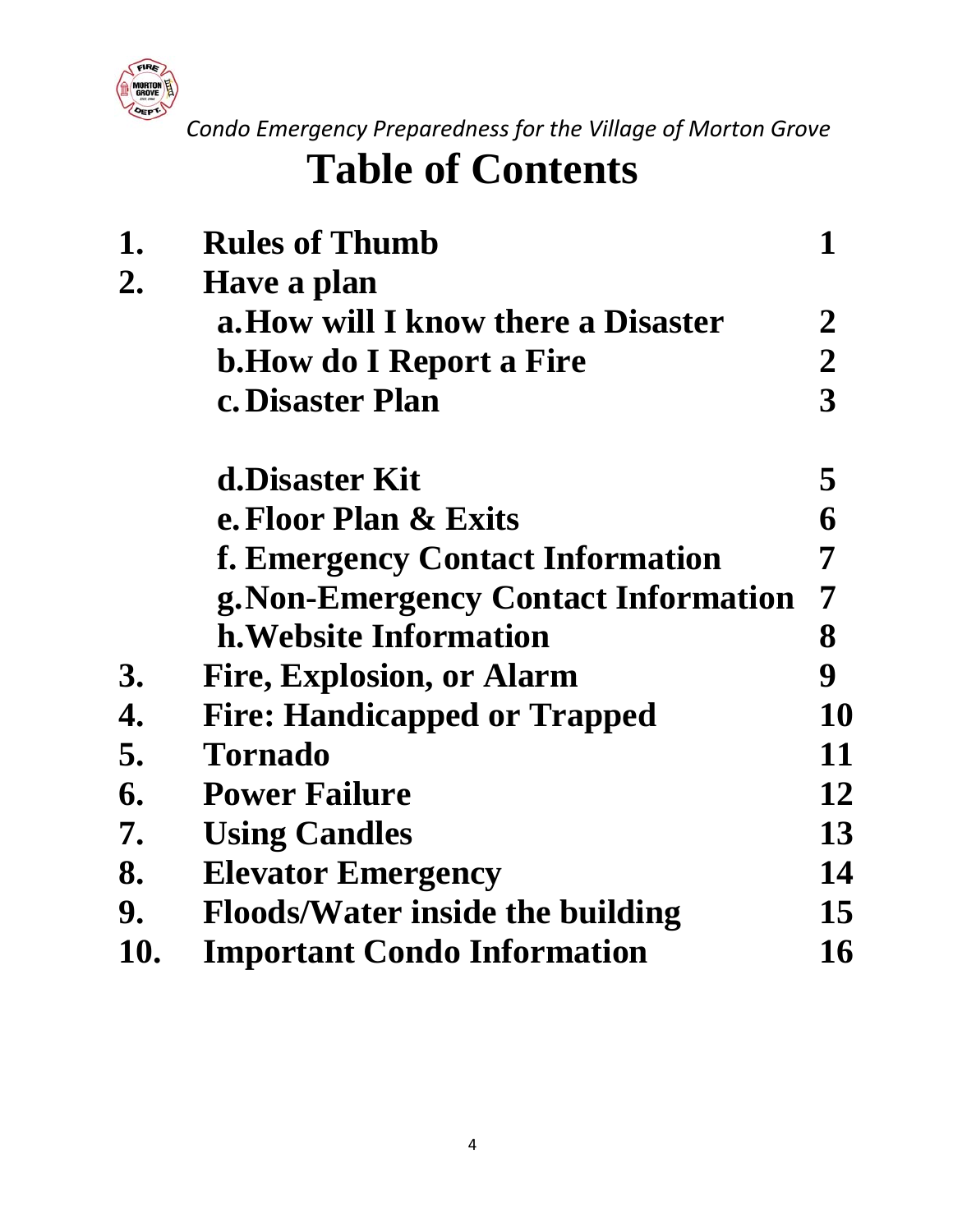

 *Condo Emergency Preparedness for the Village of Morton Grove* **Rules of Thumb** 

#### **In an emergency**

- **1. Stay Calm.** Try not to panic, take time to understand what has happened and what you can do to stay safe or avoid injury.
- **2. Check the Scene.** Pay attention to your surroundings to determine whether you are safe where you are and whether anyone around you needs help. If you think you are in danger, get to a safer place as soon as possible.
- **3. Give and Get Help.** If you or others are hurt or still in danger, call 911, explain what has happened, where you are, what injuries people have, and whether the danger still exists.
- **4. Listen for Official Emergency Announcements.** Your best source of information is local radio and television stations which will give emergency updates and instructions.
- **5. Be prepared to Evacuate**. If told to leave your home by authorities, do so right away, follow exact evacuation routes, and go to the specified shelter of safe area. If you can, bring your Emergency Kit with you and get in touch with your family's designated contact person as soon as you can to let them know how and where you are.
- **6. Get Out and Stay Out.** Under no circumstances should you ever go back into a burning building. If someone is missing, inform the authorities or fire department dispatcher.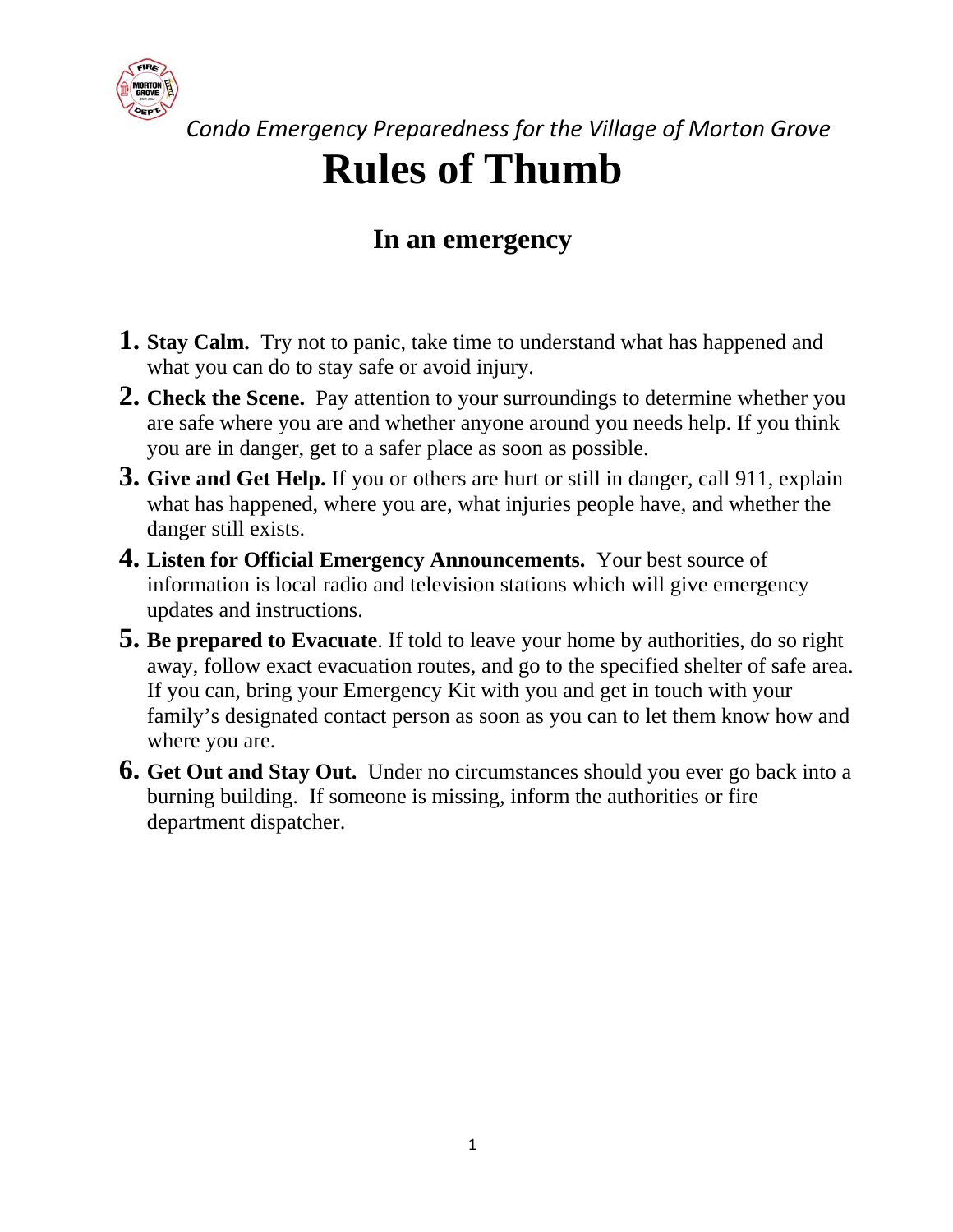

#### **Have a Plan**

#### **How do I know there is a Disaster?**

- **Sign up for SMART911. There is a link on the Fire Department website or go to www.smart911.com to sign up online.**
- **Weather warnings will usually be given out on TV and the Radio.**
- **A siren may sound or you may be contacted by phone.**
- **An Emergency Worker may drive by with a loud speaker or may come to your door.**
- **Listen to the radio and/or TV for further information.**
- **"Severe Weather Watch" indicates a severe storm might develop.**
- **"Severe Weather Warning" indicates a severe storm has already developed and you should seek shelter right away.**
- **Note: you should know when our warning siren is tested so you don't mistake that for an actual alarm. At this time it is the 1st Tuesday of every month.**

#### **How do I report a Fire?**

**It takes less than three minutes for a fire to reach temperatures in excess of 1000 degrees. You have very little time. Be prepared when you call 911.** 

- **Grab your phone as you exit the building.**
- **Pull the fire alarm. They are located near an exit. Find one now.**
- **Then call 911. They will ask "What is your emergency"?**
- **Stay on the line as they will transfer your call to the Fire Department Dispatcher. Do not hang up.**
- **Be prepared to describe the nature of the emergency.**
- **Give your address and be specific, including your room number if .**
- **Know the nearest cross street to your location.**
- **Know the name of your building.**
- **Provide as much detail to the extent and nature of the fire and if there are any know occupants remaining in or around your unit.**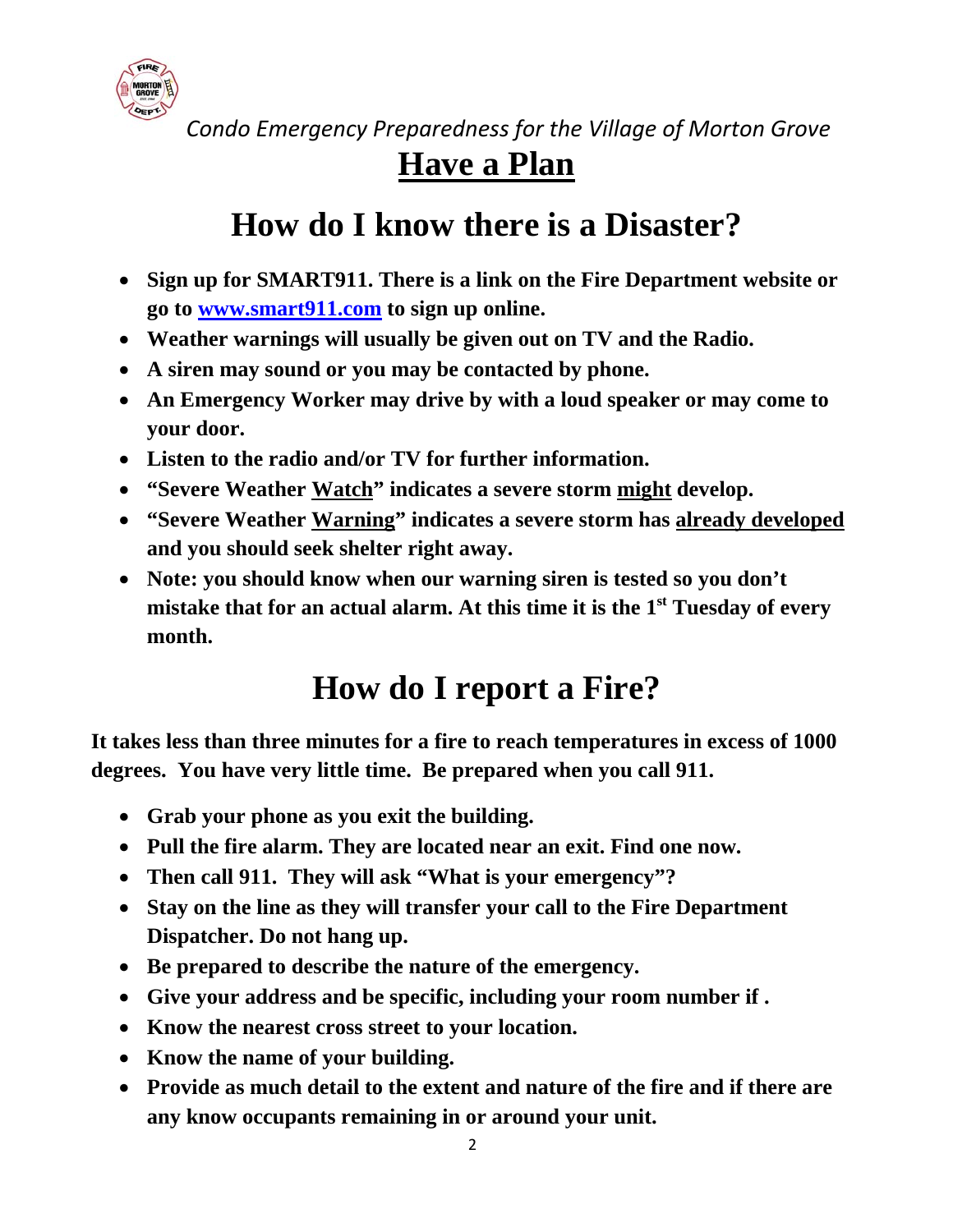

 *Condo Emergency Preparedness for the Village of Morton Grove* **Disaster Plan (before an event)** 

- **Keep a list of emergency phone numbers such as** 
	- o **Family designated emergency contact** 
		- In case of an emergency, phone lines and power lines may be out of service. Cell towers if functional become overtaxed with users. Ask a relative or friend who is remote from this area and most likely would not be affected by the event, to be your designated emergency contact person that the entire family will contact. You may only get a single chance to get a message out by either (best if used in this order) text message, email, cell phone or a land line. Everyone in your household should have this contact's information with them at all times. Note: Group text or email works best.
	- o **Facilities Manager**
	- o **Facilities HOA Board**
	- o **Facilities Maintenance**
	- o **Red Cross/Salvation Army**
	- o **Utility Companies**
	- o **911 (Police, Fire, EMS)**
	- o **Bank**
	- o **Credit Card**
	- o **Poison control**
	- o **Hospital**
	- o **Animal Shelter**
	- o **Animal Emergency Room & Vet.**
	- o **And the list goes on….**
- **Teach children how and when to dial 911**
- **Purchase a National Weather Service Radio (NOAA)** that automatically alerts when a severe weather watch or warning is issued. Smart Phone Apps are available for this but must be set up correctly to work at all times when the phone power is on.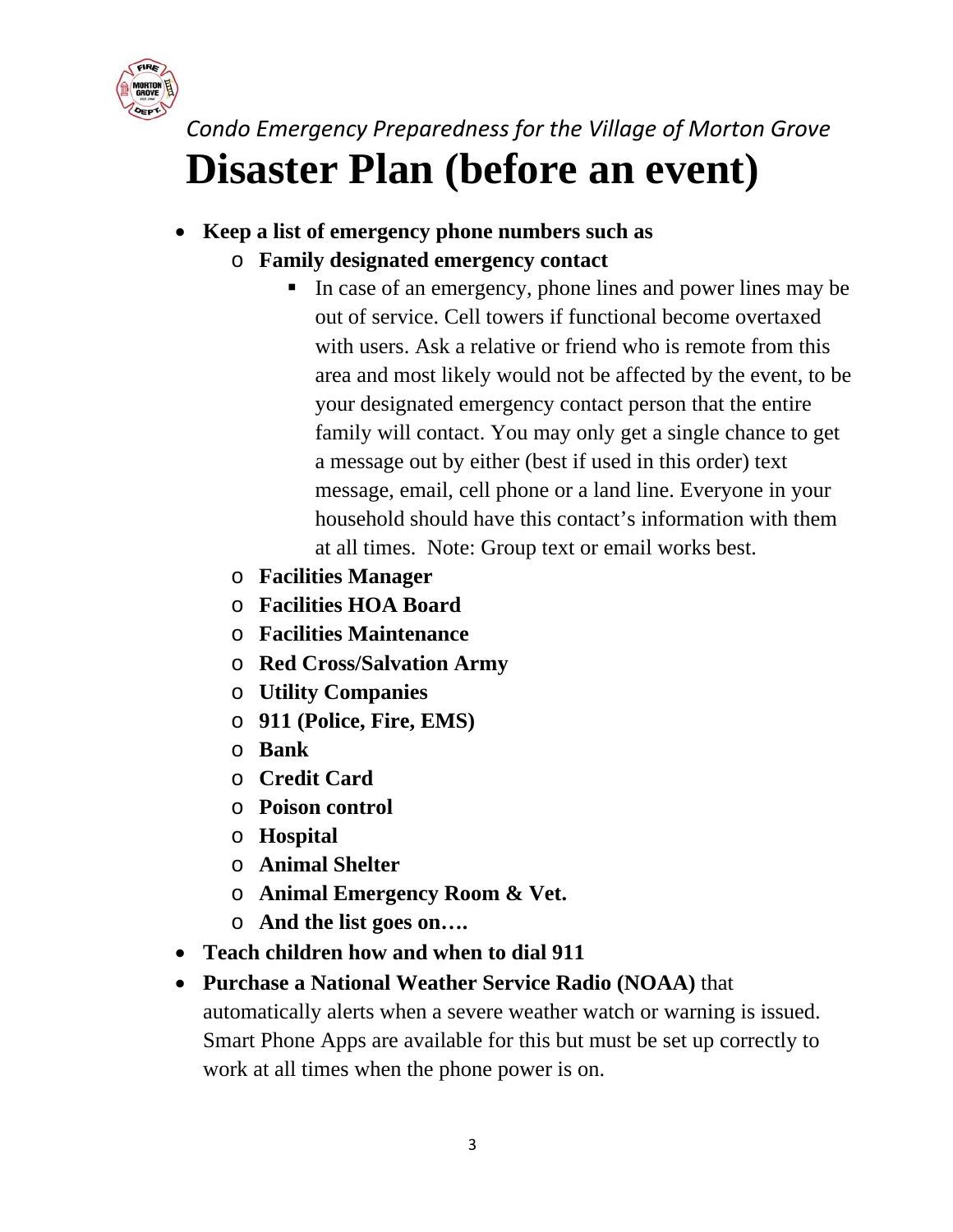

- **Pick two places to meet if something happens:** one that is right outside your home in case of a sudden emergency like a fire; and a second one outside of your neighborhood in case you can't return home.
- **Consider special needs** of small children, elderly or disabled relatives or neighbors, and pets.
- **Have an Emergency Kit or Disaster Kit ready.**
- **Know where your gas, electric and water shut-offs are and how to operate them.**
- **Verify that your address is clearly visible from the street**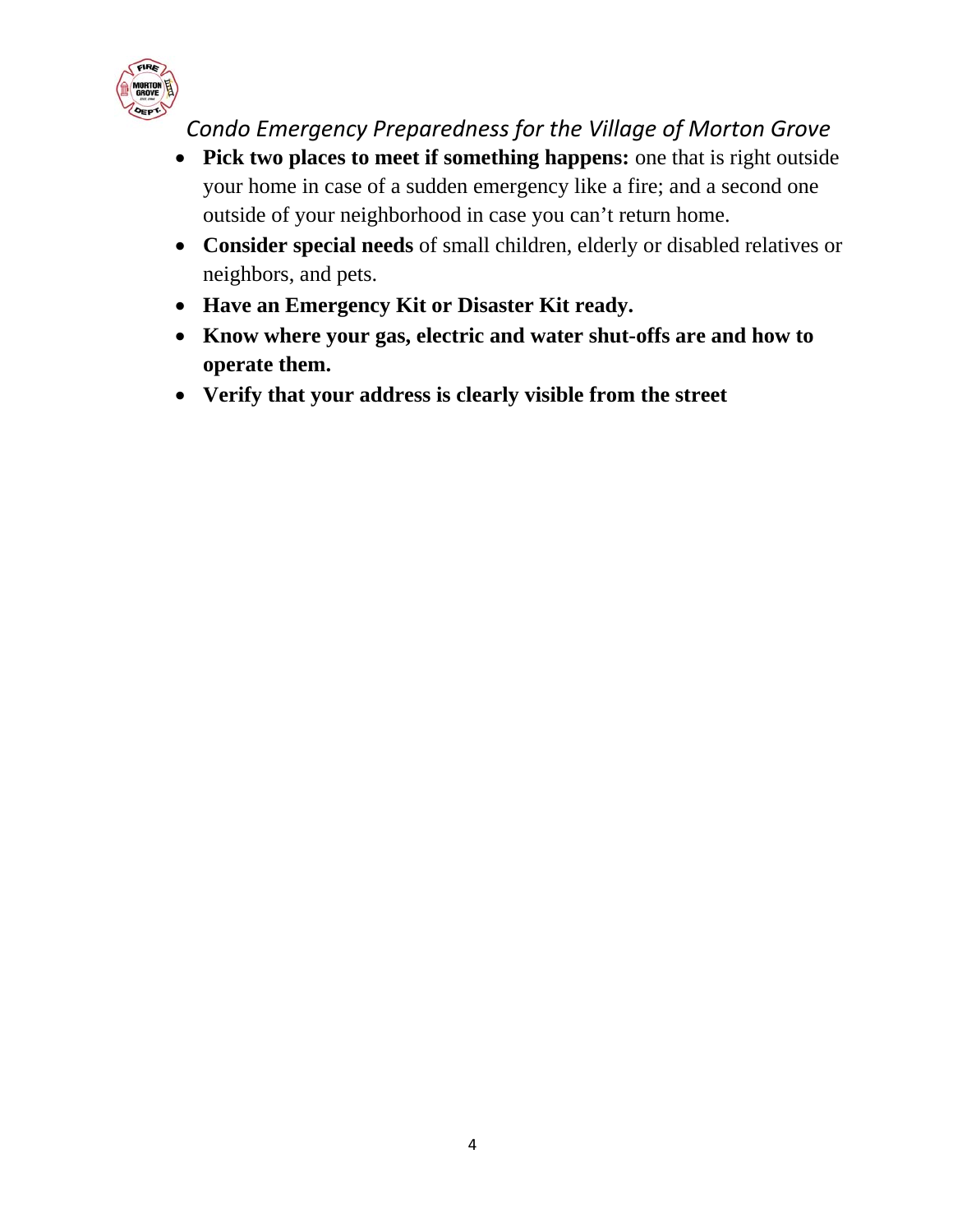

 *Condo Emergency Preparedness for the Village of Morton Grove* **Disaster / Emergency Kit** 

**Have an emergency kit available in case you have to leave your home quickly, or be without power or water that will last you at least three days.** 

- A three day supply of water (one gallon of water per day). Children, nursing mothers, and people who are ill may require more. It is recommended to use commercially bottled water in plastic containers. Do not open them before ready to be consumed. Do not store water in containers that once held dairy products or cardboard containers. Pets use an average of a gallon of water every three days
- Food that won't spoil or require much cooking such as peanut butter, vegetables, crackers, instant oatmeal, cereal, etc.. Use or replace them every six months
- One change of weather appropriate cloths and sturdy shoes. One blanket or sleeping bag per person
- A battery powered flashlight and radio. Extra batteries, utility knife, bowls, cups, silverware, can opener, lighter or matches, duct tape, towel, etc.
- A spare set of your house and car keys, personal identification, credit cards, cash, or travelers checks. Keep important family papers such as birth certificates, passports, special medical information, etc. in a waterproof container. Extra gallon size sealable plastic freezer bags are great for storing open food and other items that can be damaged by water or the environment
- Sanitary supplies: Toilet paper, hand or baby wipes, diapers, tampons, bar soap, toothpaste, toothbrush, and plastic trash bags
- Special items for young children, elderly, disabled family members, or pets. Such items as medications, special foods, aid devices, and carriers
- Basic first aid kit plus things like aspirin, scissors, thermometer, tweezers, and safety pins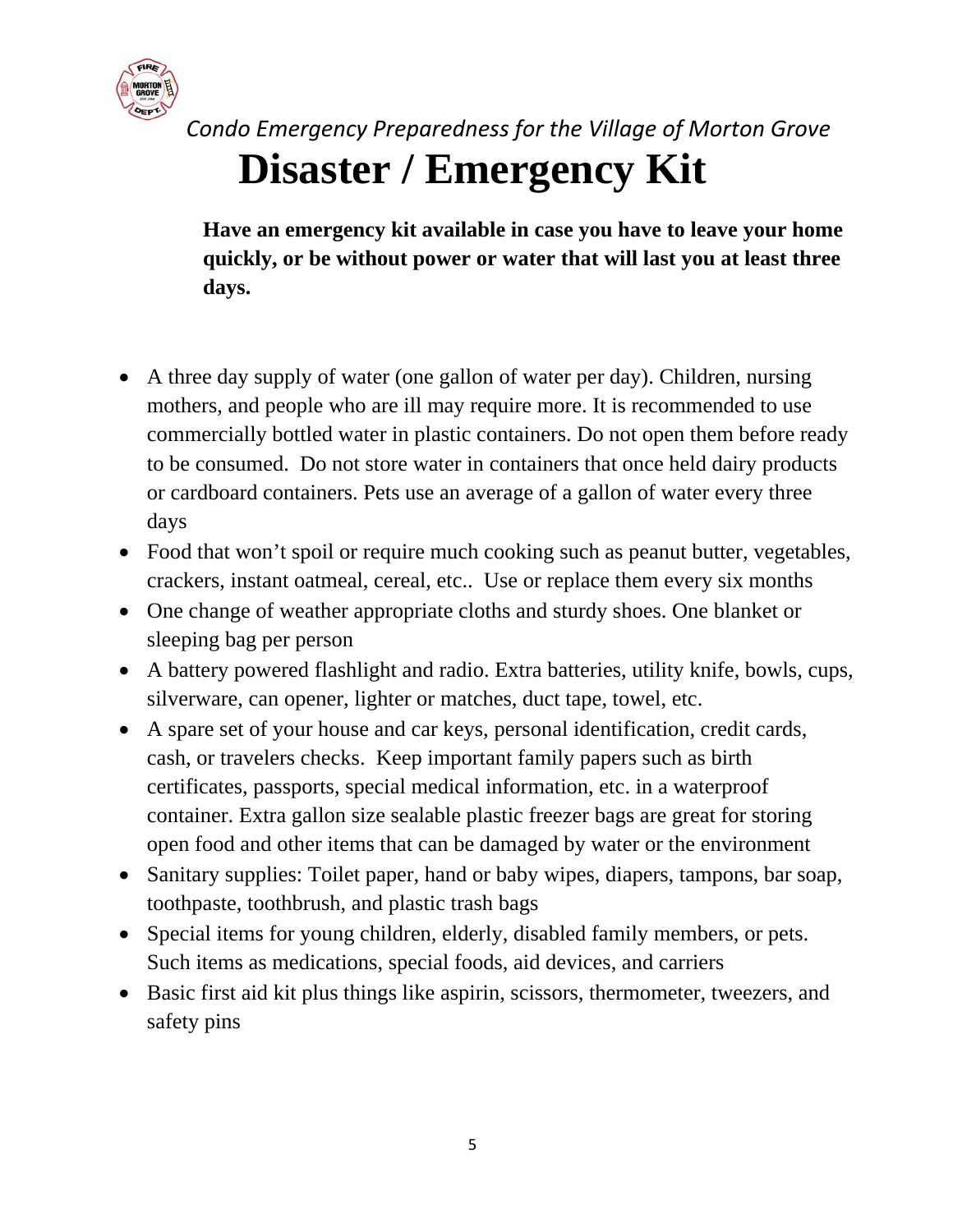

# **Floor Plans & Exits**

Prepare a basic floor plan of your building for all floors. Then illustrate them throughout the building, and show the following:

- Primary and Secondary fire exits from every room in case one is blocked by fire
- Locations of fire extinguishers
- Locations of fire alarm pull stations
- "YOU ARE HERE" locations for each illustrated floor plan
- NOTE: Elevators must never be used as a fire exit
- Locate a safe room for shelter in a tornado

Conduct fire alarm evacuation drills at least once per year. Four times per year is best

- Use a cardboard cutout decorated like flames to place in various locations each time and monitor the change in behavior requiring others to use the secondary fire exit
- Evaluate time, behavior, and procedures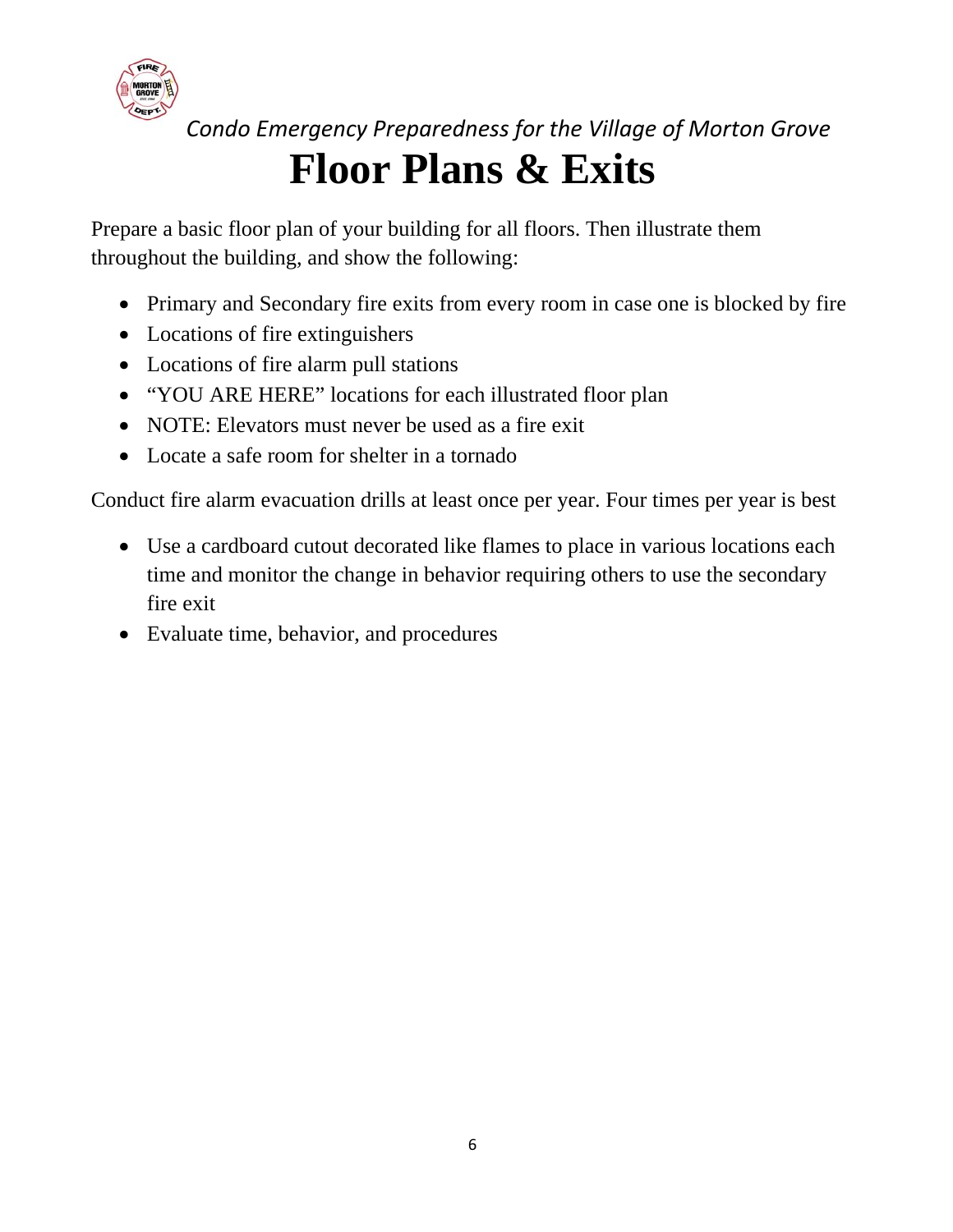

### **Emergency Contact Information**

- **Emergency: 911 (Police, Fire, EMS, Hazardous Materials)**
- **Fire / EMS: 847-965-2121**
- **Police: 847-965-2131**
- **Com Ed: 800-334-7661 (800-EDISON 1)**
- **Poison Control: 800-222-1222**
- **Animal Control: 847-470-5200**
- **NICOR: 888 NICOR 4U or 888-642-6748**
- **Water Department: 847-470-5235 (after hours) 847-470-5200**

# **Non-Emergency Contact Information**

- **Village of Morton Grove** 
	- o **General Business: 847-965-1400**
	- o **24 Hr. Municipal Hotline: 847-663-6161**
	- o **Family and Senior Services: 847-470-5246**
	- o **Public Works: 847-470-5235**
	- o **Police (Non-Emergency): 847-470-5200**
	- o **Fire (Non-Emergency): 847-470-5226**
- **Evanston Hospital: 847-570-2000**
- **Glenbrook Hospital: 847-657-5800**
- **Lutheran General Hospital: 847-723-2210**
- **Resurrection Hospital: 773-774-8000**
- **Skokie Hospital: 847-677-9600**
- **St. Francis Hospital: 847-316-4000**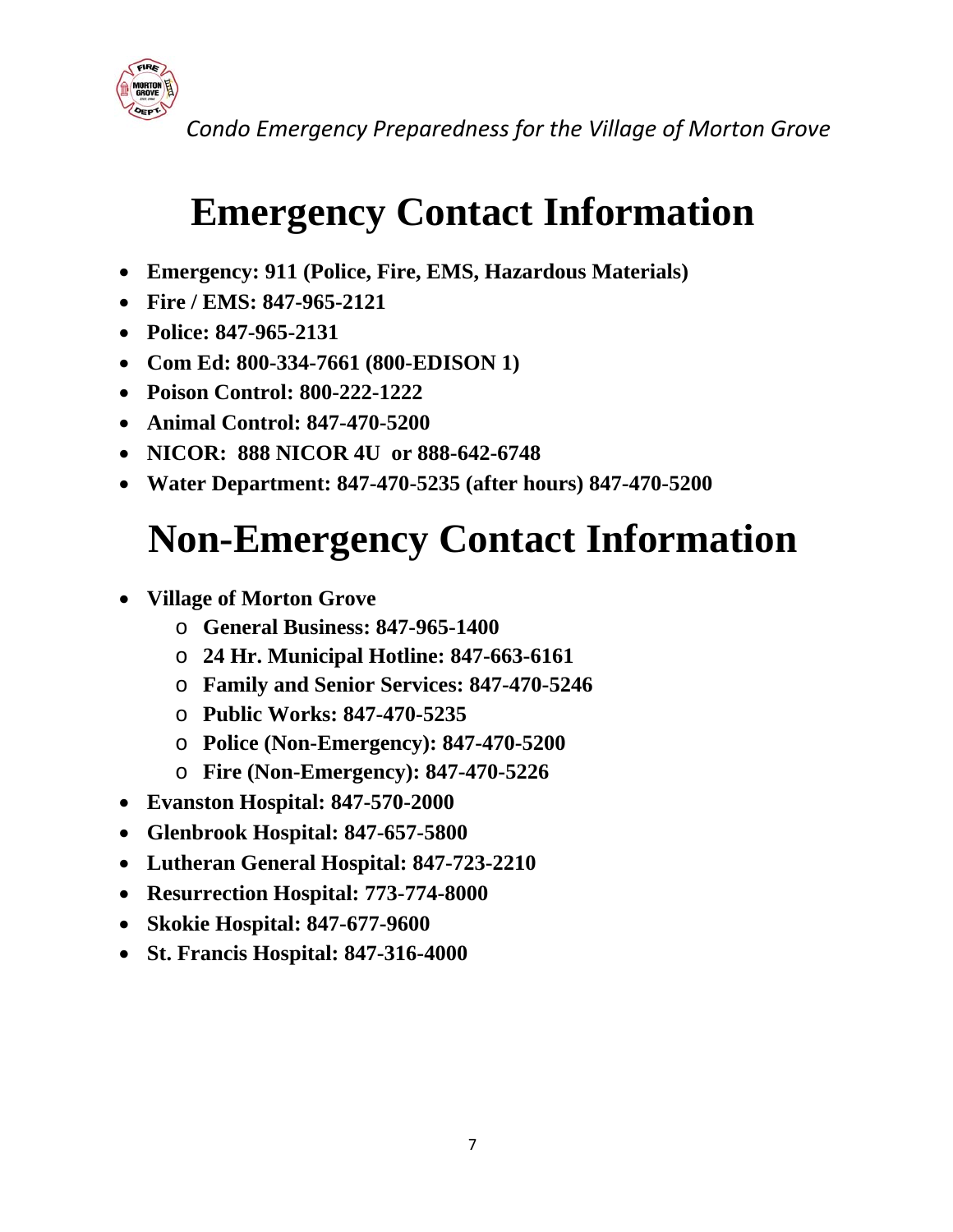

## **Websites for Information**

- **American Red Cross http://www.redcross.org/**
- **National Weather Service www.weather.gov/lot/**
- **Illinois Emergency Management Agency www.state.il.us/iema**
- **Illinois Homeland Security www.state.il.us**
- **Federal Emergency Management Agency (FEMA) www.fema.gov**
- **Centers for Disease Control and Prevention www.cdc.gov**
- **Village of Morton Grove www.mortongroveil.org/**
- **The Weather Channel www.weather.com**
- **Cook County Sheriff's Police www.cookcountysheriff.org**
- **Cook County Homeland Security and Emergency Management www.cookcountyhomelandsecurity.org**
- **Illinois Department of Public Health www.idph.state.il.us**
- **Illinois Environmental Protection Agency www.epa.state.il.us**
- **National Domestic Preparedness Office www.ndpc.us/**
- **U.S. Fire Administration for Kids https://www.usfa.fema.gov/prevention/outreach/children.html**
- **ComEd Power Outage Map https://outagemap.comed.com/**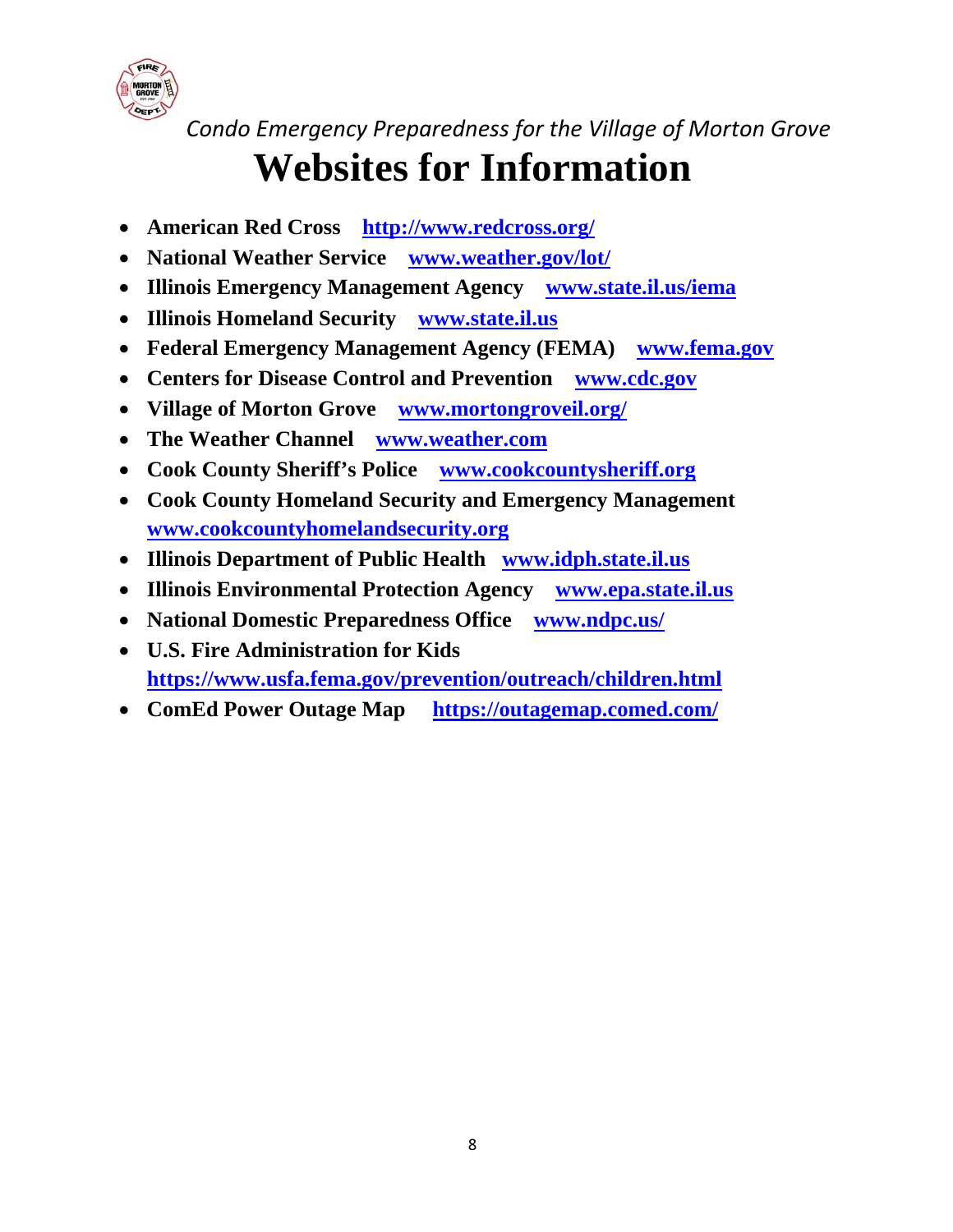

### **Fire, Explosion or Alarm**

If you hear a fire alarm or smoke detector, see a fire, or see or smell smoke, follow these steps:

- **Escape the building as fast as possible** 
	- o **Always use the stairs**
	- o **NEVER use the elevator**
- **CLOSE all doors behind you to prevent fire or smoke from traveling**
- **Activate the building fire alarm system by utilizing a pull station located by the exit doors as you travel out of the building.** 
	- o **This will notify the fire department and alarm others to evacuate the building.**
- **Check closed doors for fires behind the door before opening them by feeling the door and handle with the back of your hand checking for heat.** 
	- o **If it's warmer than normal, use your secondary exit plan**
- **Stay low if you encounter smoke and/or fire**
- **Get out quickly and meet family members and others at a safe designated meeting place. Never go back in.**
- **Call 911 to report the fire and give any and all pertinent information about cause for the alarm. Include:** 
	- o **The specific location in the building of the cause of the alarm**
	- o **If a fire or smoke was observed, indicate location, confinement,**
- **Report any known people that are missing if you are certain they are in the building or known trapped or handicapped victims to the authorities (Dispatch, Fire and/or Police)**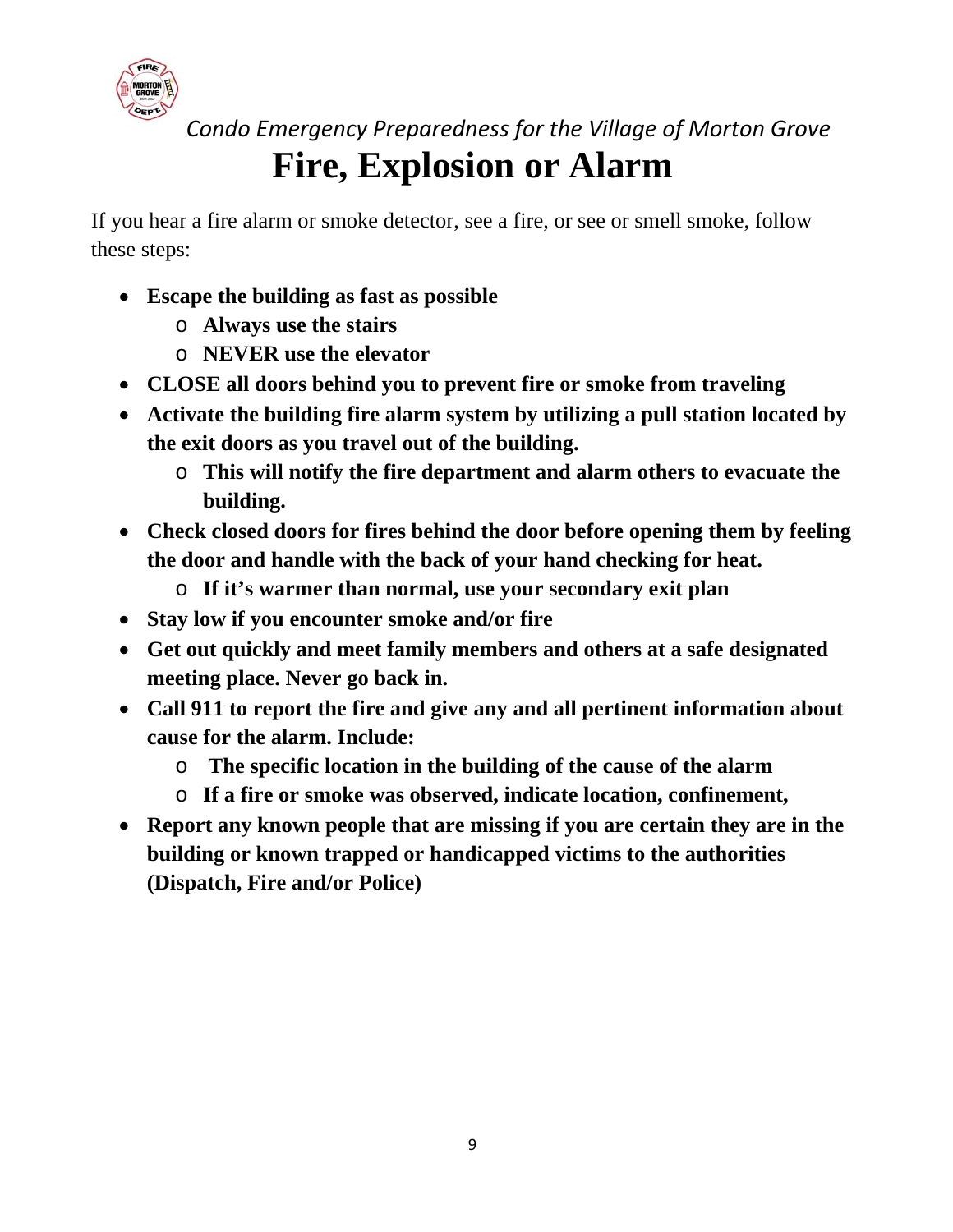

# **Fire: Handicapped or Trapped If You Can't Get Out, Seal Yourself in for Safety**

- **Call 911 and inform them of your name, room number, your condition, your capabilities, the condition in your room, the condition of the hallway.**
- **If smoke and fire are present you should crawl. Do not walk. Cleaner air is closest to the floor. An area on the floor next to a wall can be the best place to take refuge.**
- **Gather in a room with a window and close off all doors between the fire and you.**
- **Turn off all fans, heating and air conditioning systems.**
- **Open the window only if you need to let fresh air in. Do NOT break the window as you may have to close the window if smoke starts to enter from the outside. Only let a slight breeze into your window as fresh air can make a fire intensify.**
- **If air is moving out and not in, close the window as you may be drawing smoke toward you.**
- **Wave a flashlight or light colored cloth at the window to signal the fire department of your location, or hand a towel or cloth from a window.**
- **Seal off the door and any ducts with duct tape or towels to prevent smoke entering the room.**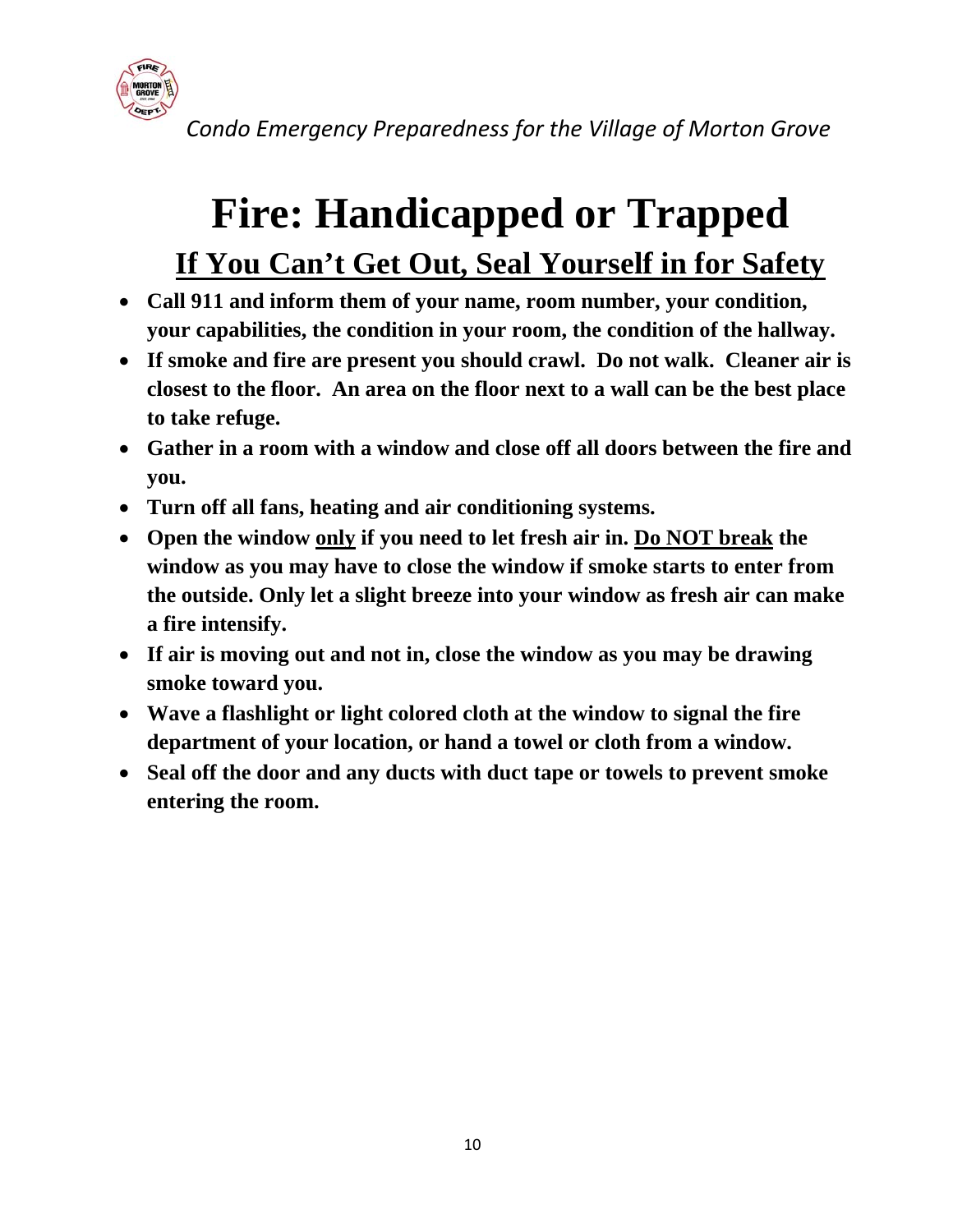

# **Tornado**

**Tornado Watch -** Tornadoes are likely to occur in the watch area. Be ready to act quickly and take shelter, and check supply kits. Monitor radio and television stations for more information.

**Tornado Warning -** Imminent threat - A tornado has been sighted in the area or has been indicated by radar. Take shelter immediately.

- **Move away from the perimeter of the building and exterior glass.**
- **Close doors as you move to the center of the building.**
- **In high rise buildings or any structure, go to the lowest level possible. Chose interior rooms or hallways as near the center of the building as possible**
- **Stay away from windows**
- **Avoid places with wide span roofs such as auditoriums, cafeterias, gymnasiums, and large hallways**
- **If you are in a vehicle, get out and lie flat, face down in a ditch or low area and cover your head until the tornado passes**
- **Never stay in your car or try to out-drive a tornado**
- **If you are outside, try to seek shelter in a house or other building and seek shelter as described above, lowest level and center of the structure.**
- **If you are caught in an outside perimeter room, seek shelter under a desk or large sturdy object. Protect your head and face.**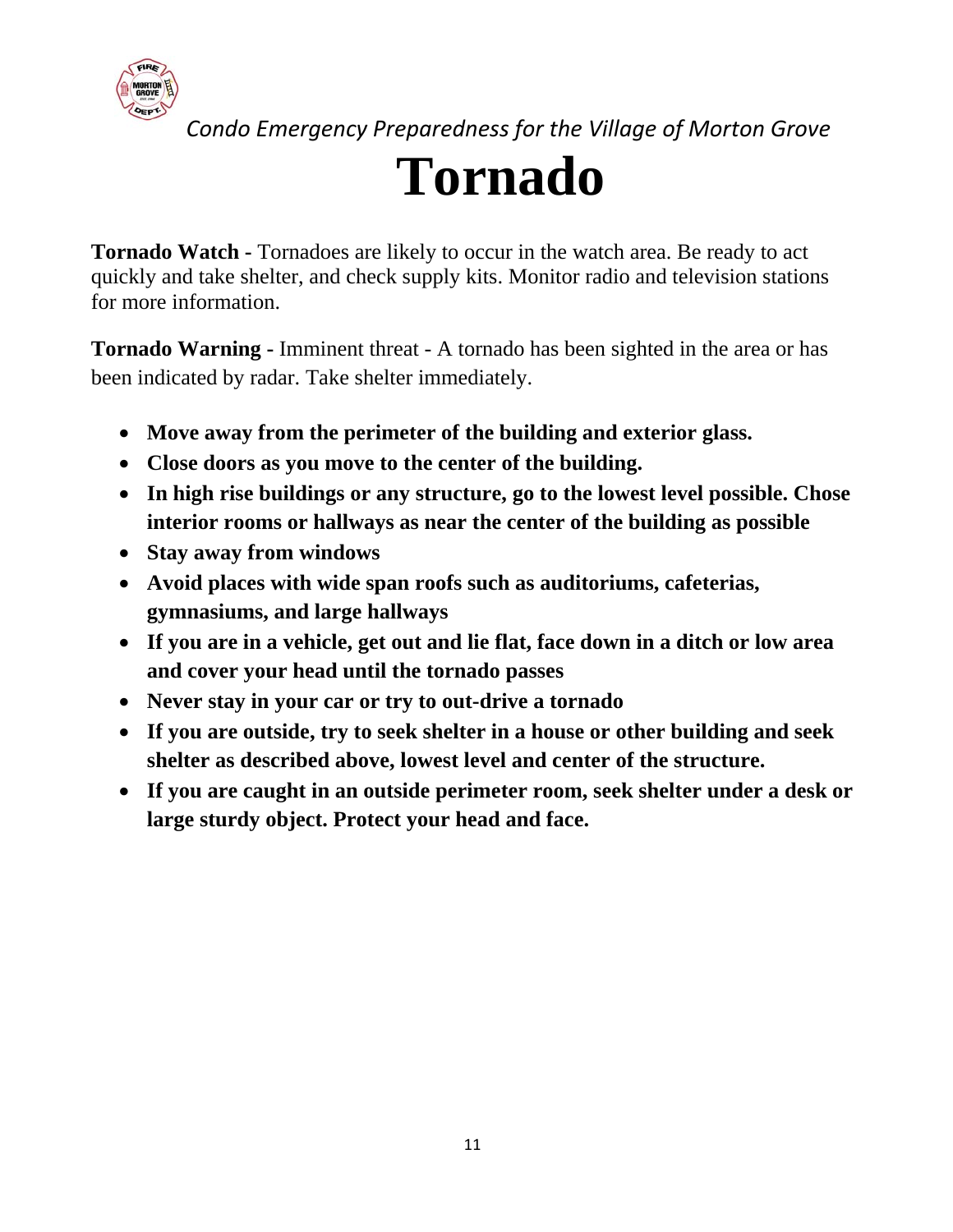

### **Power Failure**

**Remain Calm, call ComEd at (800) EDISON-1, or (800) 334-7661 to report the outage and follow these steps:** 

- **Do NOT Call 911 to report the power outage. Public safety cannot restore the power.**
- **Emergency lighting systems will enable you to evacuate the building. These lights are battery powered. The time that these lights will last is dependent on the condition of the battery that powers it.**
- **Avoid opening your refrigerator and freezer door. Open it as little as possible to keep items cold for as long as possible. Never put anything warm in the refrigerator or freezer to try and cool it off.**
- **Use flashlights and battery operated lights.**
- **Don't go out unless it is absolutely necessary. Elevators won't work and climbing the stairs takes more energy to get back to your unit than it does to leave. Take the day off and read a book or play cards. It's a great time to chat with family or friends.**
- **Reschedule all appointments if possible.**
- **Walking in the dark staircase and garages can be hazardous with slips, trips, and falls becoming a large problem.**
- **NEVER run a generator, grill or kerosene heater inside a home or garage as these can cause fires or release poisonous fumes.**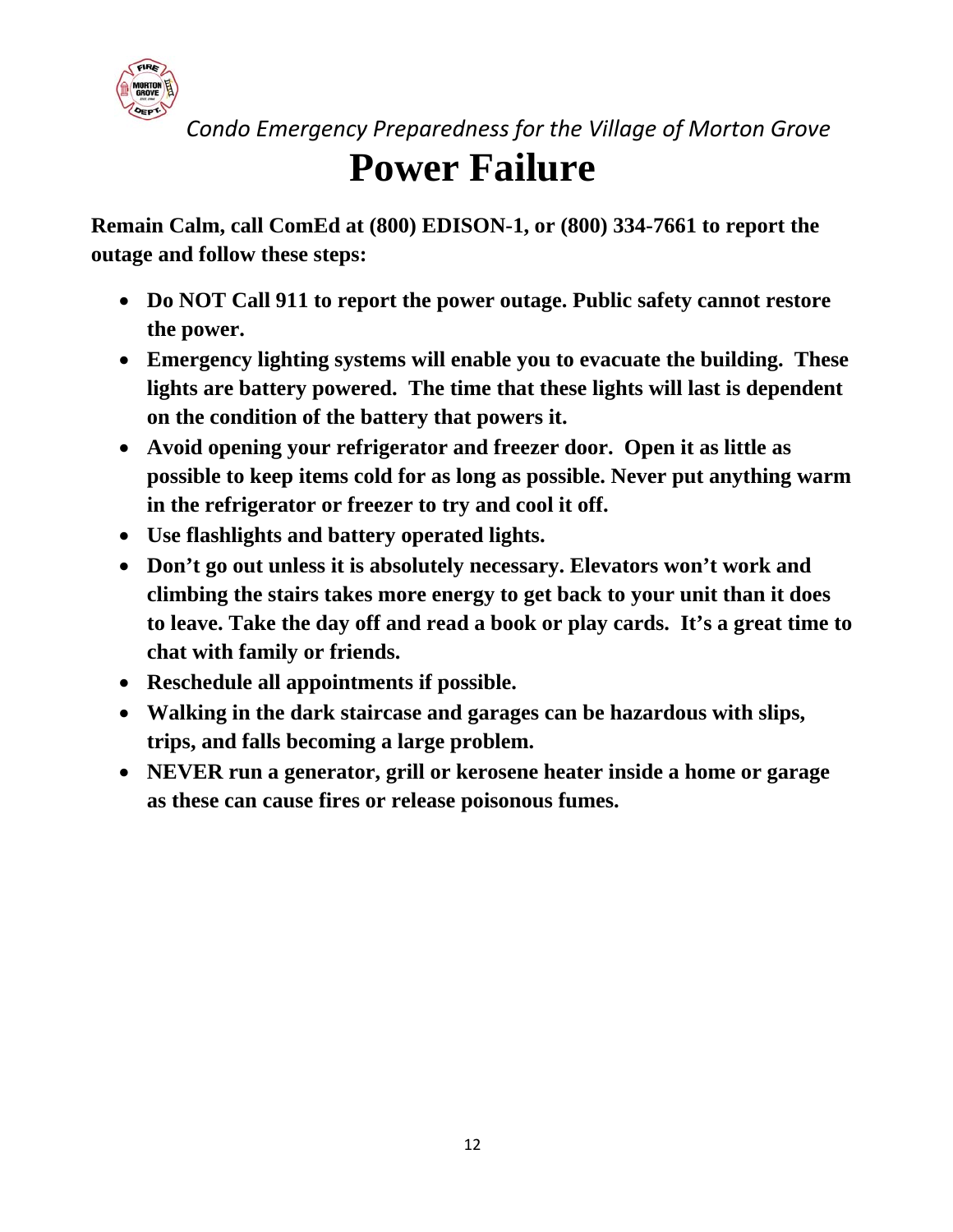

## **Using Candles**

- **Use candles sparingly and only if a battery operated light is not available.** 
	- o **Never leave candles unattended.**
	- o **Keep candles 12" away from anything that can catch fire.**
	- o **Keep candles out of reach of children and pets.**
	- o **Trim wicks to a maximum of ¼" before lighting.**
	- o **Use candle holders that are sturdy and won't tip over that are placed on a sturdy uncluttered surface.**
	- o **Always have a heat resistant surface under the candle that can hold any melted candle wax that may drip.**
	- o **Keep candles away from drafts.**
	- o **Burn only in a well-ventilated room.**
	- o **Never use a candle if oxygen is being used.**
	- o **Keep hair and clothing away from the candle.**
	- o **Never extinguish a candle with water. Wax and water do not mix.**
	- o **Never let a candle burn all the way down. Put it out long before it gets close to the holder. About one inch of solid wax is a good time to extinguish the flame.**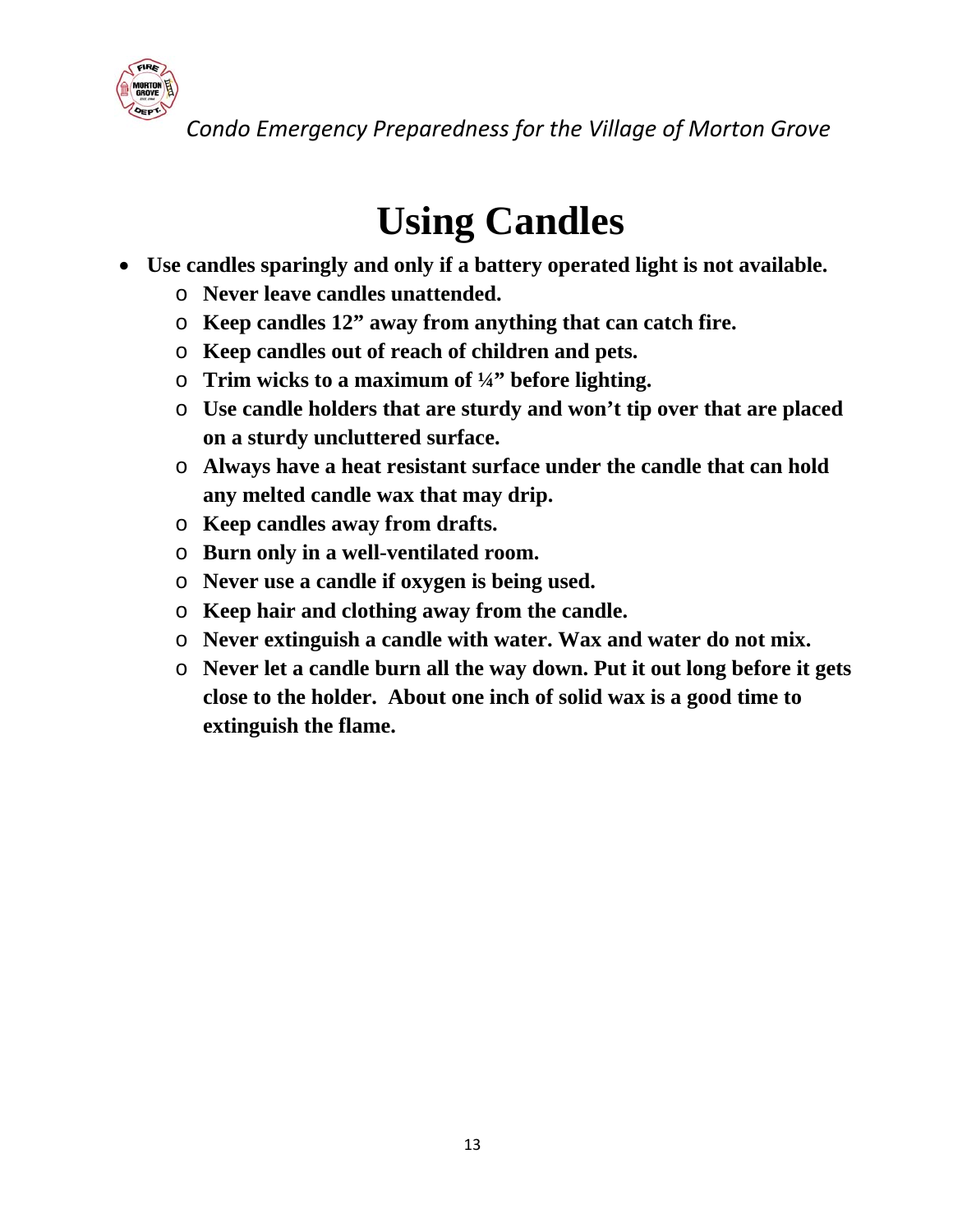

### **Elevator Emergency**

- **The elevator should be equipped with a phone or an alarm button.** 
	- o **Phone: Lift the telephone receiver and listen for someone to answer.**
	- o **Alarm button: press the button and listen for someone to answer.**
- **This will ring a 24 hour answering service at dispatch.** 
	- o **Give your name**
	- o **Give the appropriate building name or address**
	- o **Give the floor level if known**
	- o **Give the elevator number if more than one elevator is present at that location**
- **Remain Calm**
- **Expect this** 
	- o **The answering service will answer your call and offer assistance**
	- o **The answering service will stay on the line with you and dispatch the fire department**
	- o **You will be assisted by the fire department as soon as possible after they secure the elevator and gain access**
	- o **Do NOT try to pry open the door**

#### **Elevator ACCIDENTAL Alarm**

#### **If you push the button by accident**

- **If you accidently hit the "Alarm Button" (it happens often)** 
	- o **Remain in the elevator for the answering service to answer your call.**
	- o **Explain there is no emergency and it was an accidental activation**
- **If you fail to remain in the elevator and talk to the answering service** 
	- **The fire department will be dispatched to check for an disabled person in the elevator**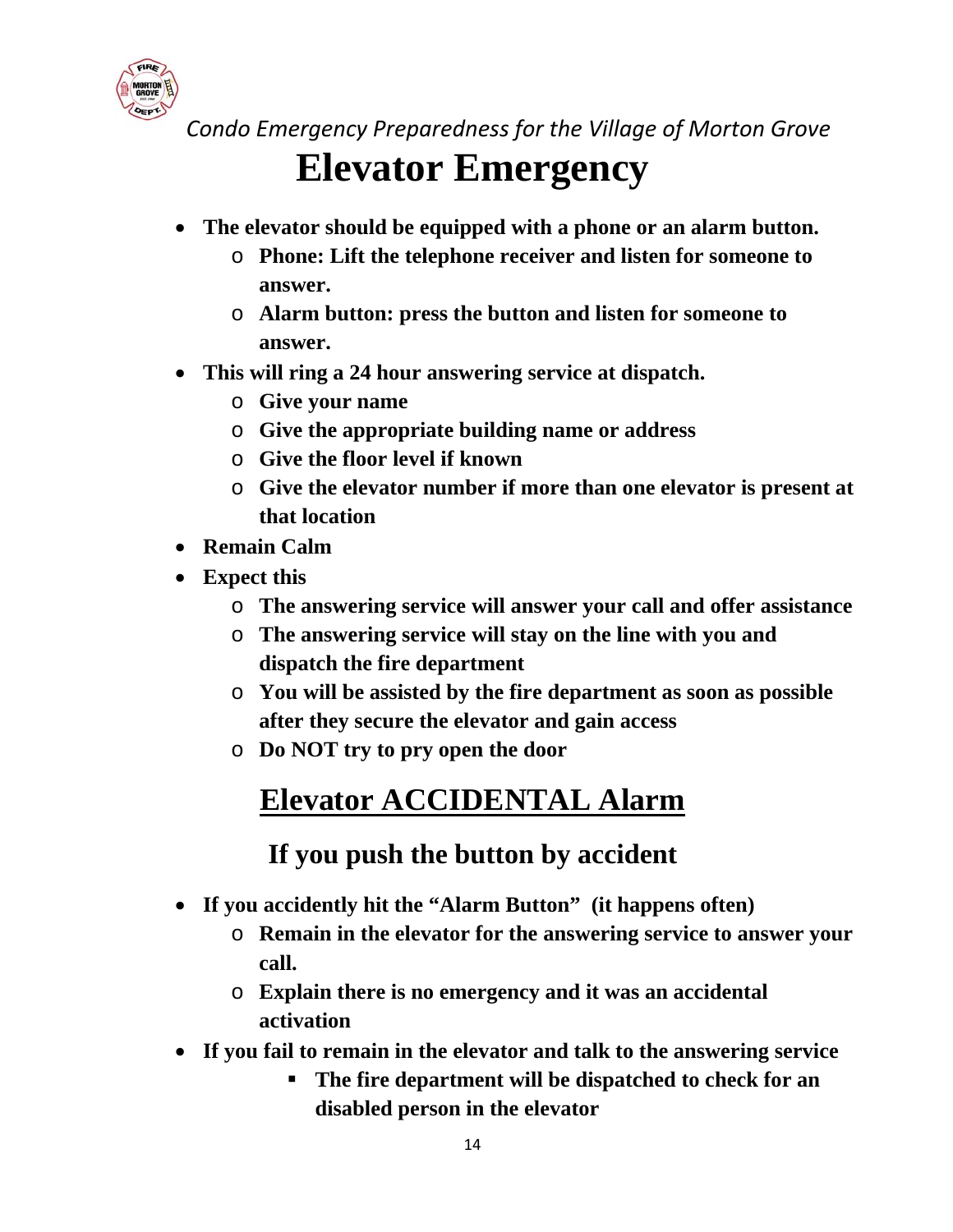

#### *Condo Emergency Preparedness for the Village of Morton Grove* **Flooding / Water inside the Building**

- **Water can be dangerous and well as destructive**
- **Added weight to the structure can quickly exceed the design of the building.** 
	- o **Just 1" of water on a 10'x10' floor adds 500 lbs. to that area**
	- o **3" of standing water is equivalent to parking your car inside your home**
	- o **At an average home is designed to carry a 30psf load of people and furniture spread throughout the room. Therefore in a 10'x10' room, the design is to hold 3,000 lbs.**